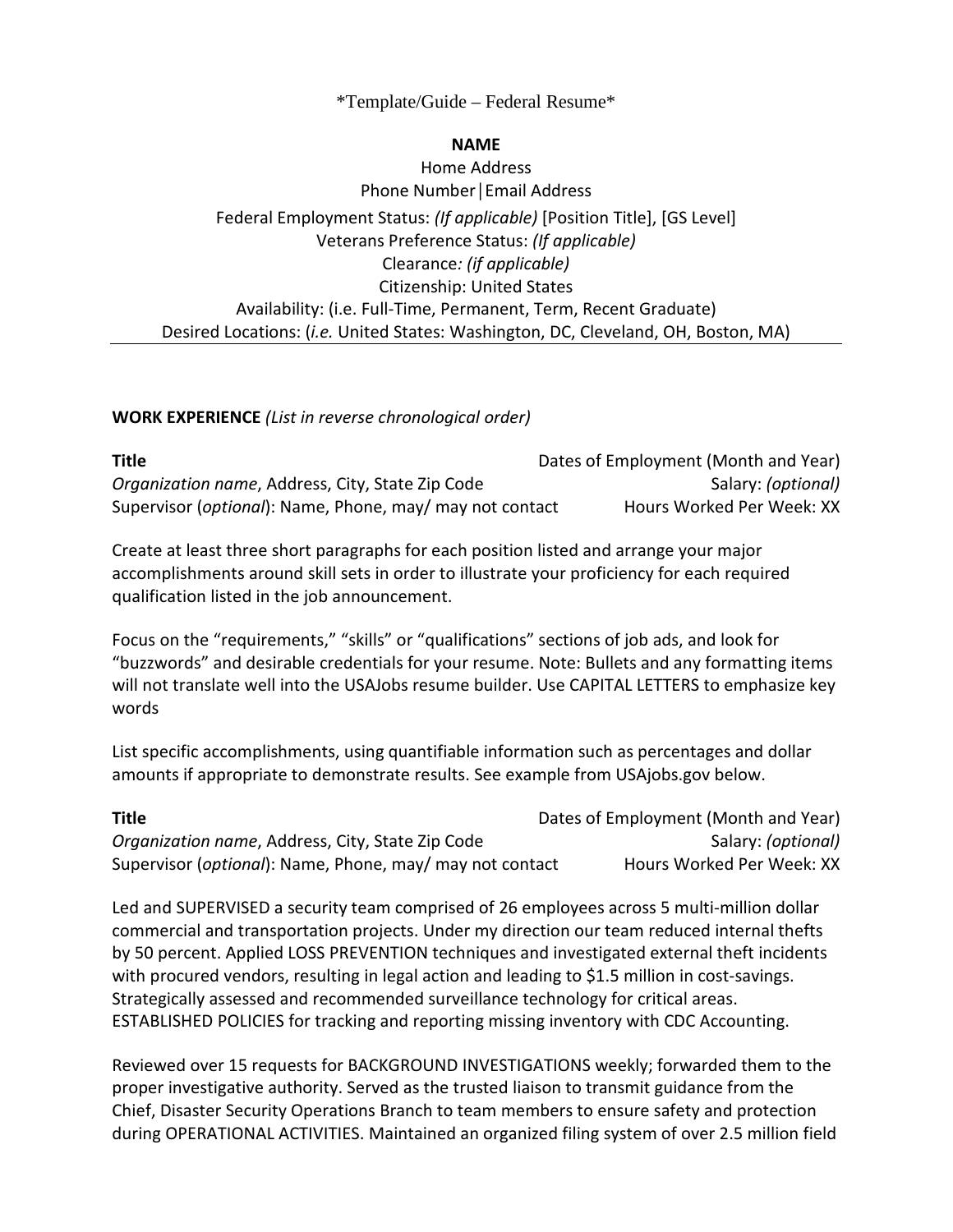Security Reports. Developed monthly and annual statistical information, which were used to enhance the 5 FEMA security programs. Tested the operational readiness of the new Security ID Badging and Alarm systems.

**EDUCATION** *(List in reverse chronological order)* [Note: If recent grad with no relevant work experience consider listing the education section before the work history section so that you are leading with your strongest information]

**Graduate Institution**, City, State Month and year of graduation Degree and Major (i.e. Master of Science, Management) *Concentration*: (if applicable) Credits Earned: (optional, however recommended for current students) GPA (*optional*) (if 3.5/4.0 or higher): Optional: List relevant coursework, thesis, practicum information

## **Undergraduate Institution**, City, State Month and year of graduation

Degree and Major (i.e. Bachelor of Science, Accounting) *Concentration*: (if applicable); *Minor*: (if applicable) Credits Earned: (optional, however recommended for current students) GPA (if 3.5/4.0 or higher): Optional: List academic honors, scholarships, relevant coursework, academic projects, study abroad

## **JOB RELATED TRAINING** *(List in reverse chronological order)*

**Name of Certification/Training Training Month and year of completion** 

*Institution Name*, City, State *List all degrees first, followed by certifications/trainings in reverse chronological order*

## **PROFESSIONAL AFFILIATIONS**

*Title* (if applicable)

**Organization name**, City, State **Dates of Participation (Month and Year)** Dates of Participation (Month and Year)

List specific contributions and accomplishments relevant to the desired position (if applicable).

### **ADDITIONAL INFORMATION**

Note: Add other sections of relevant information as necessary: could include Language Skills, technical/computer skills, Professional Publications, job-related honors, awards, leadership activities, skills (such as computer software proficiency or typing speed) or any other information requested by a specific job announcement.